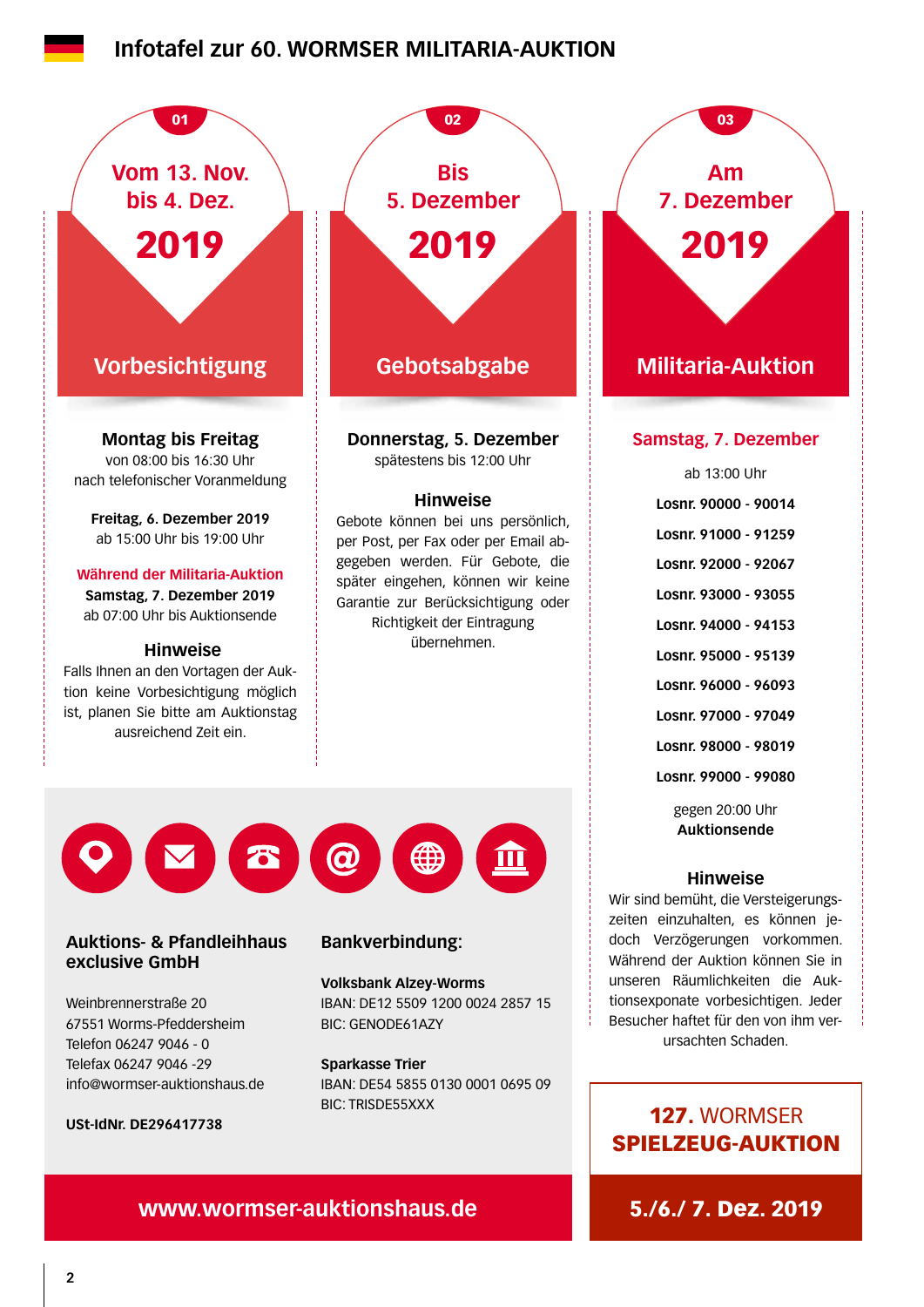# **Infotafel zur 60. WORMSER MILITARIA-AUKTION**



**Montag bis Freitag**

von 08:00 Uhr bis 16:30 Uhr nach telefonischer Voranmeldung

### **Hinweise**

Ersteigerer, die in der Versteigerungsliste angekreuzt haben, dass Sie ihre Auktionsexponate bei uns abholen oder den Zuschlag auf Lose erhalten die nur für Selbstabholer sind, bitten wir nach der Auktion die Abholung innerhalb von vier Wochen zu veranlassen. Ansonsten werden Lagerkosten i. H. v. 30,00 Euro je Monat fällig!



# **MILITARIA-AUKTION**

**Montag bis Freitag** 

von 08:00 Uhr bis 16:30 Uhr

### **Einlieferungsschluss**  10. Januar 2020

### **Hinweise**

Einlieferungen von Auktionsexponaten sind jederzeit erwünscht. Bei größeren Objekten ist eine Übernahme bei Ihnen zu Hause möglich. Abholungen sind in Deutschland und im nahen europäischen Ausland möglich.

**Am 7. März** 2020

### **Samstag, 7. März**

Ab sofort beginnen unsere sachkundigen Mitarbeiter mit den Vorbereitungen für die nächste Wormser Militaria-Auktion, sodass die eingelieferten Sammlerstücke optimal und einem großen Bieterpublikum zum besten Preis präsentiert werden können. Durch unser Auktionshaus erhalten Einlieferer und Bieter die perfekte Plattform.Wir freuen uns schon heute über Ihre Einlieferungen und Gebote.

Ihr Wormser Auktionsteam



QR-CODE

**Infotafel zur 60. WORMSER MILITARIA-AUKTION**

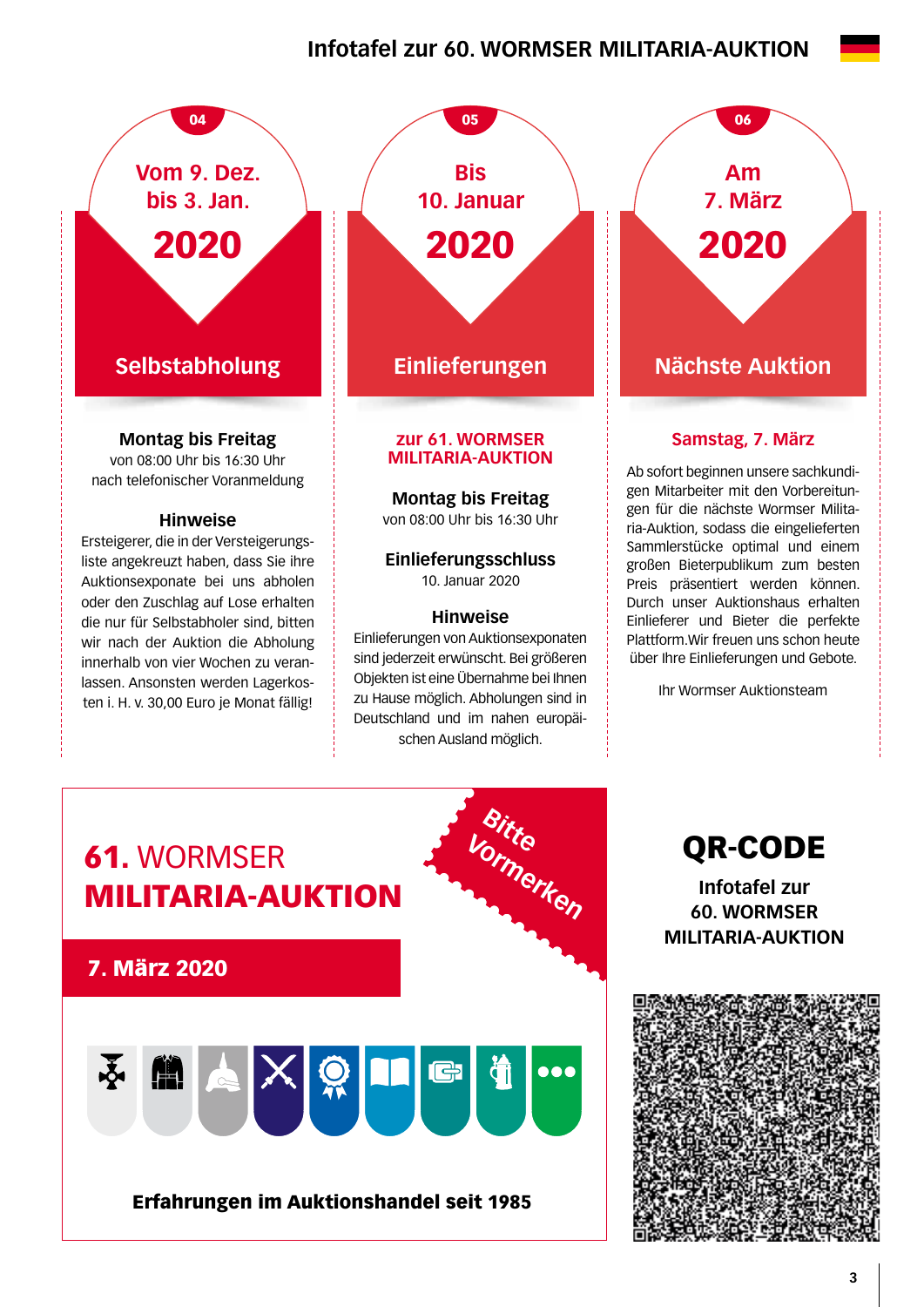

**www.wormser-auktionshaus.de 5/6/7 Dec. 2019**